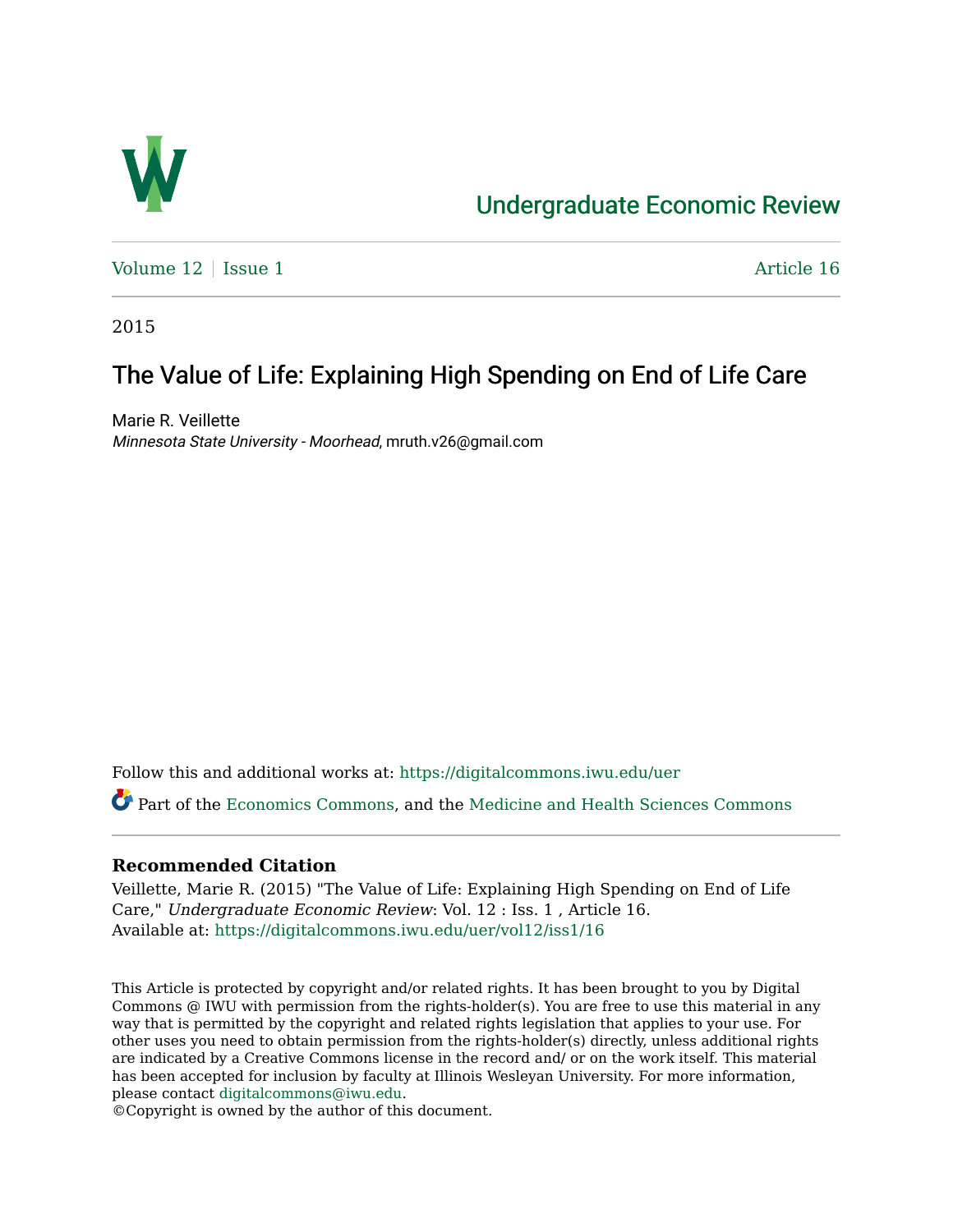## The Value of Life: Explaining High Spending on End of Life Care

### Abstract

This article examines literature published regarding insurance and end of life care and combines it into one, comprehensive overview of the state of unprecedented spending on healthcare, specifically, terminal care treatments. This focus allows for an examination of particular areas of causation of high medical spending at the end of life and provides some insight for solutions of how to curb this spending. The article also addresses the need to be mindful that these solutions do not compromise quality or equity of care to patients.

### Keywords

medical care, terminal care, end of life care, healthcare economics, insurance economics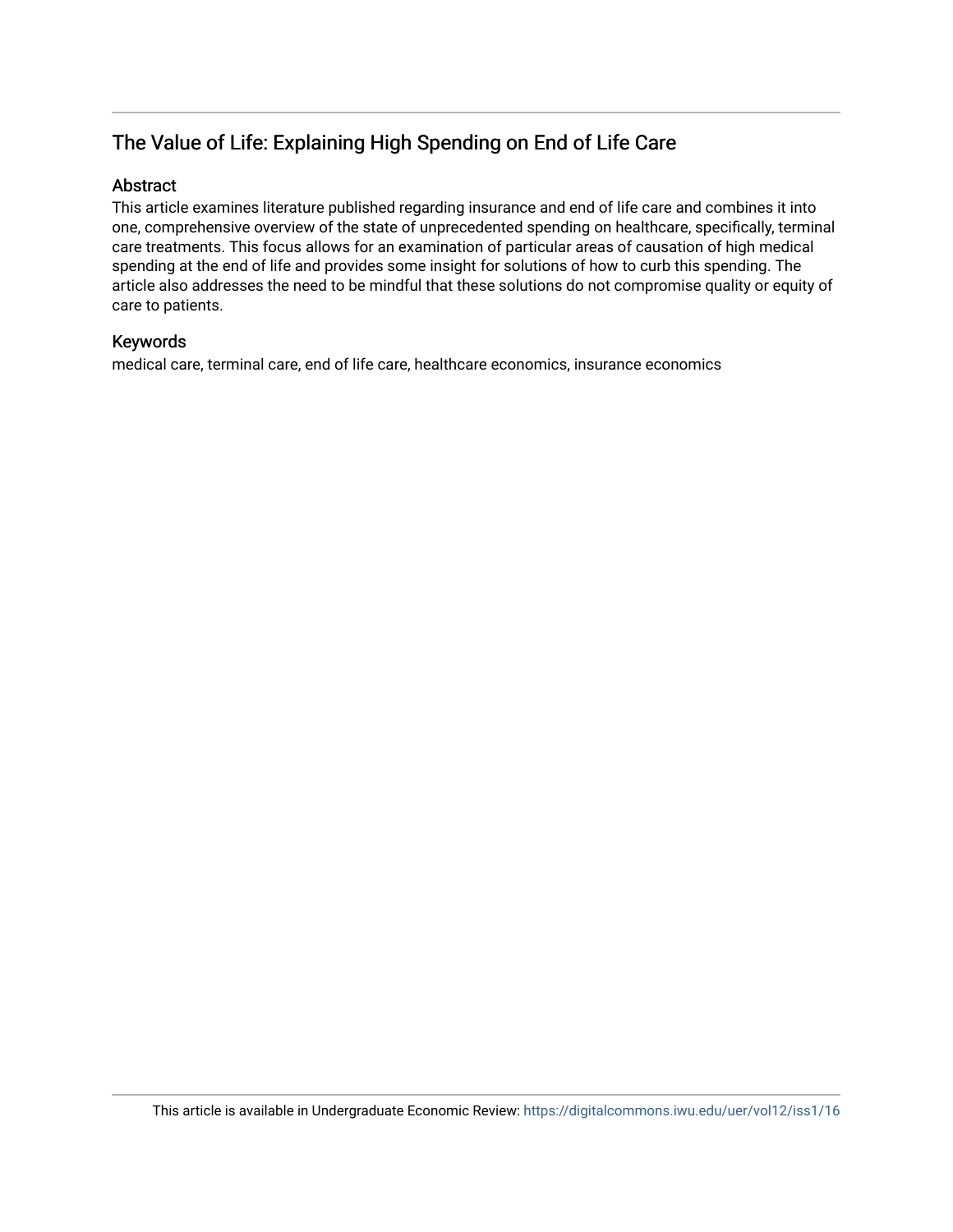The Value of Life: Explaining High Spending on End of Life Care

The value of life is difficult to put a price on. Similarly, determining the extent of care to provide to sustain any given individual's life is an equally objective process. Whereas some would argue saving the life of a child warrants more resources than saving the life of a ninety year old, it is impossible to make this claim with any sort of hard evidence. When it comes to making decisions regarding resource allocation for end of life care, there are many people involved, all with conflicting missions and end goals. Insurance providers, doctors, nurses, the patient's family, and the person who is terminally ill all participate in deciding what care to provide or withhold. Though there are no definitive answers about which of the participants is best fit to make final decisions about care allocation, all can play a role in managing end of life care spending as part of the health care budget. Spending on end of life care is extremely high, but understanding the issues and causes can aid in devising a feasible solution to curb costs that does not compromise the quality of care.

In order to understand how to value life one must first understand the aspects of life that are considered valuable. In other words, what is really being said when someone states he or she values being alive? Speaking from a strictly biological level, "Life can be seen as the process of functioning and/or as existence with the tendency to function" (Watt, 2015). All the systems of the body, from the circulatory to the digestive to the pulmonary, work together to allow for life. Because people value when all of these systems are operating efficiently—or healthily—people value health and thus value life. On a more social level, life can be valued relatively; it can hold intrinsic value or be compared with the value of other lives or goods (Menzel, 1990). Though this aspect is more difficult to measure than functionality of systems, it is nevertheless important to consider. This relative value of life is often where a dollar amount is used as a measuring tool, but the accuracy is easily questionable.

Also inherent in valuing life is a respect for it. This idea becomes complicated when connected to issues such as abortion and the right to die movement. Ignoring all partisan arguments surrounding these two controversial topics, the serious question of how to maintain a respect for life even in cases where it is purposely, willfully ended is a serious one. The idea that allowing physicianassisted suicide may lead to euthanasia is not unfounded: "Much as we should sympathise [sic] with the family in their plight, to treat the very existence of their relative as a 'problem' for which death is seriously offered as a 'solution' is surely not an acceptable approach on the part of health care personnel" (Watt). In order to maintain a respect for life when coupled with the right to die, the main distinction that needs to be made is that the right to choose either cannot be assessed on the same plane. Whereas life is given, presumably for and by an unknown cause, "death does not share the same inherent value. . . There must be another layer of moral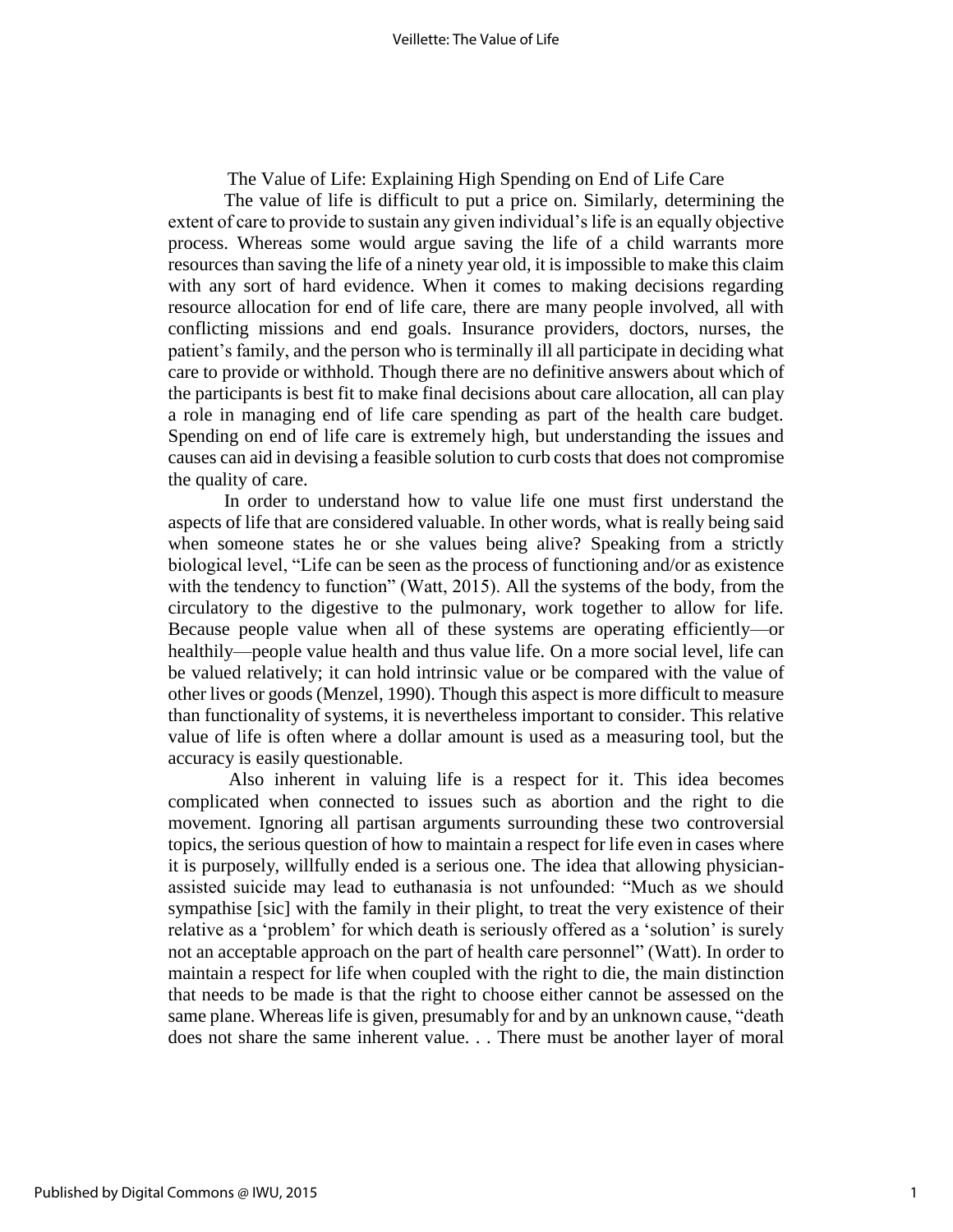reasoning, one that asks: *Should* this person's life be ending? (Bruenig, 2015). In recognizing life holds value that is different from death, another layer of worth is added to the definition.

With all these complicated and conflicting views, how can end of life care that is both cost effective and aligned with ethical values be provided? The easiest place to begin to answer this question is at the roots of health care. The three-legged medical stool is often cited when referring to the main goals of health care. Focusing on cost, health, and care, achieving these aims is ". . . an exercise in balance. . . The most important of all such constraints. . . should be in the promise of equity" (Berwick, et al. 2008). With the resources currently devoted to end of life care out shadowing other areas of medical spending, this equity may possibly be achieved, but it comes at the expense of cost. Insurance does a great deal to distort the cost to the consumer, adding to the problem of controlling spending. Though the goal is equity, Mark Pauly made the point early on in healthcare economics that "some uncertain medical care expenses will not and should not be insured in an optimal situation." Though he doesn't give any definitive answers in his short commentary on Kenneth Arrow's original article, non-beneficial care, or care that would provide a small benefit relative to its cost, should warrant an outof-pocket expense rather than an insurance claim.

The idea that some people should not have access to care is not well taken in America despite agreements that costs must be reduced. Understandably, doctors are wary to enact any sort of rationing, even when they feel it would be best for the patient to forgo a procedure. End of life care is particularly tricky because, "Although the interests of the patient are always primary, at the end of life there are times when the interests of the patient begin to wane, while those of the family intensify" (Truog, 2010). Though it may seem wrong from a cost standpoint alone, Truog explains some procedures that are non-beneficial to a patient are performed anyway for the peace of mind of the family. Doctors feel a real pressure to exhaust every option to provide the best care while also being conscious of the cost of doing so. This conflict of interest also plays into the high bills surrounding end of life care.

Despite difficulties to place a monetary value on a human life, something most commonly perceived as priceless, the need for a value is real. Traditionally, one year of human life has been valued anywhere from \$50,000 to \$100,000, meaning any treatment that cost more and did not supply at least one year of life would be considered non beneficial and therefore should not be covered by insurance (Kingsbury 2008; Becker, et al. 2007). The basis for this number can differ, pulling from estimated wages, GDP per capita, and other monetary measurements. Many people argue this figure is too low, especially considering the rate of inflation for medical goods and services relative to other industries. A newer calculation, based on the cost of dialysis and its health outcomes attempts to take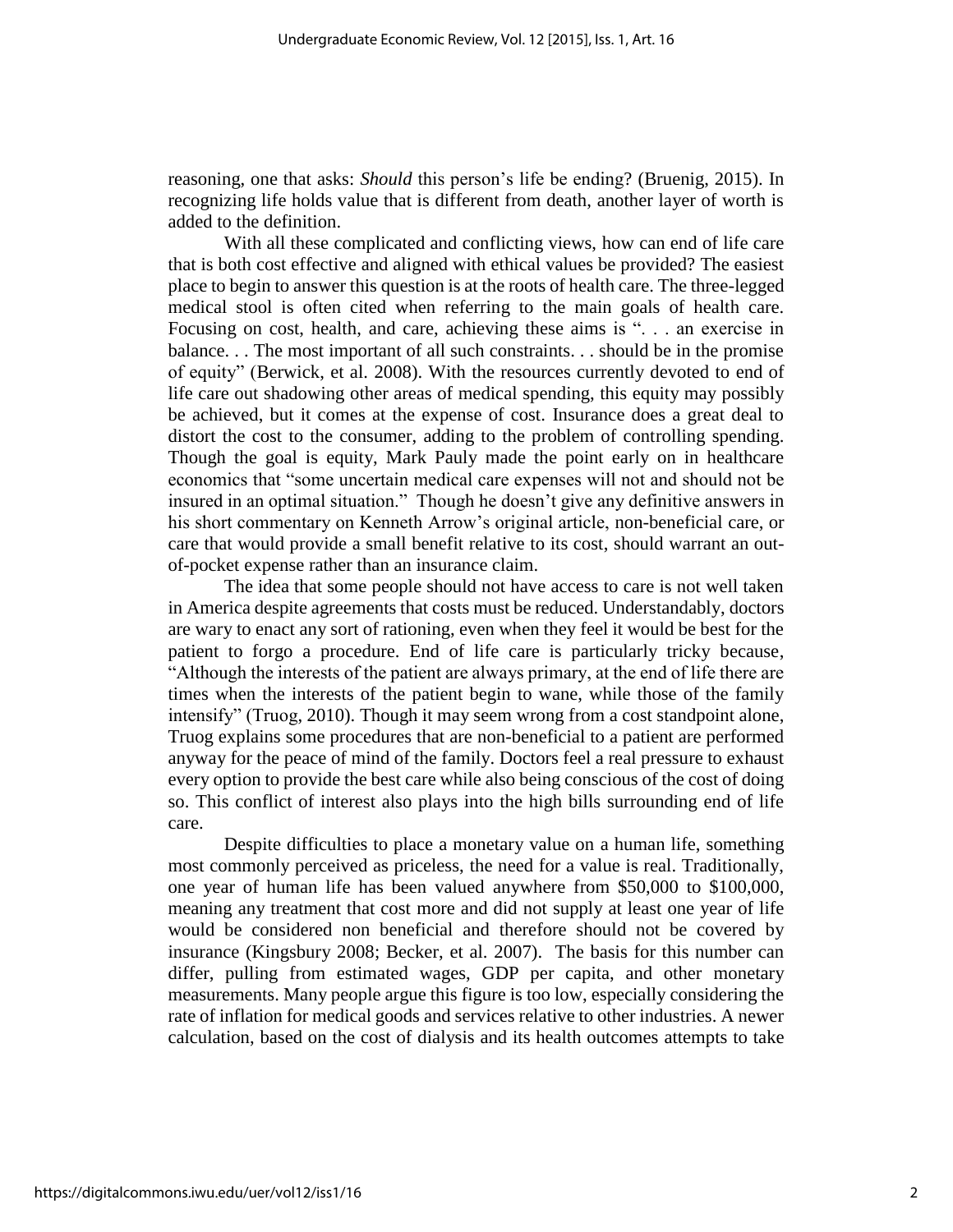inflation and changing technology into account: ". . . they arrived at \$129,000 as a more appropriate threshold for deciding coverage" (Kingsbury). Yet, there are still people who say a year should be worth more. Perhaps the most difficult aspect of any widely implemented standard is that every person and every case is different. One size does not fit all.

As stated previously, end of life care provides unique challenges to those wishing to curb spending and ration care. With these unique circumstances, some argue the cost per life year should actually be higher at end of life than any other point. With end of life care, it is understood that death is near, and any procedures done are for the sake of prolonging life, not curing disease. With that in mind, some argue the complimentary relationship between life and consumption would motivate people to completely exhaust their financial capacity in order to buy as much time as possible; "As consumption is worthless without life, all of it will be sacrificed to gain more life" (Becker, et al.). For this reason, some argue for the greater valuation of end of life care because the dollars used to purchase it are worthless if the patient dies.

The concept of diminishing marginal utility also has a role to play in the argument for allocating more dollars to end of life care. Becker, Murphy, and Philipson argue that the change in perception alters utility from additional life. When a terminally ill person has the prospect of additional years of life, those few years hold more utility than any number of years added to an otherwise healthy life, increasing the ". . . value of the remaining life at the lower survival" (Becker, et al.). Overall, this change in perception leads to a change in utility, which is not accounted for in blanket life-valuation calculations and may explain some of the high spending in this area of medical care.

Not only does living longer provide utility to the terminal patient, but the extension of their life also has a societal effect. Positive externalities result for family and friends from the additional time the patient is able to glean from various treatments. These externalities affect cost because if the family receives some benefit from the extension of life of their loved one, they are bound to be willing to pay a price for it: "If younger generations cannot tolerate old people dying without state of the art terminal care more than older generations care about public deficits, then optimal spending levels may be well beyond the average wealth of the dying person" (Becker, et al.). Considering that these "younger generations" are most likely the ones who will make health care decisions for older ones, the trend of spending more on end of life care may be partially explained with this notion as well.

As is apparent from the evidence provided so far, end of life care has a very inelastic demand curve. Who ends up paying is an important factor to addressing the high spending on terminal care. People demand high quality medical procedures that are often exorbitantly priced in regard to how much life they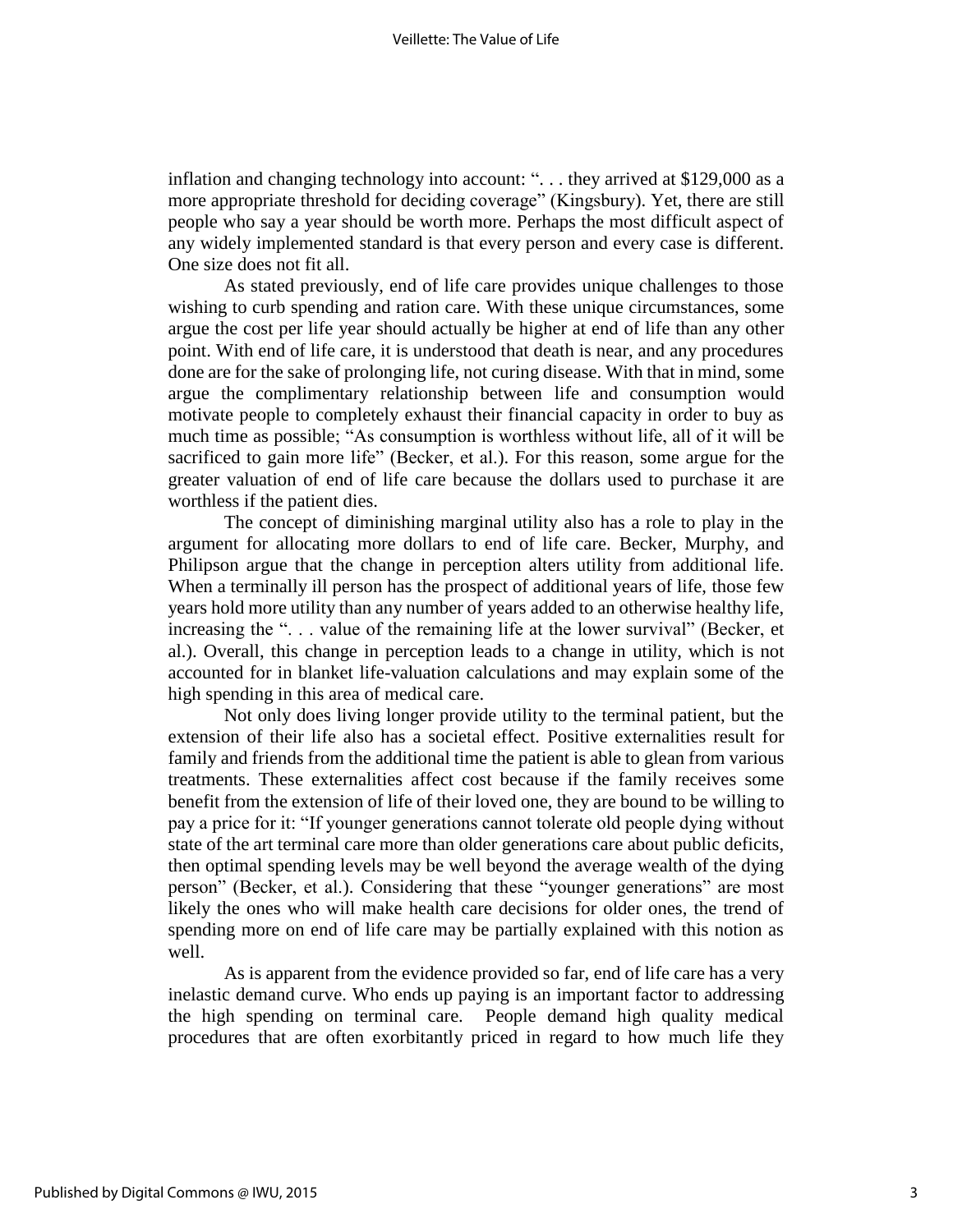provide, but an inelastic demand curve implies that end of life care should be insured at a higher rate: "if the estimates suggesting an inelastic demand for specialty drugs or biologics generalize to other forms of terminal care, terminal care should [be] highly insured" (Becker et al.). This raises questions regarding Pauly's statement that some care should not be insured under any circumstances. It seems that terminal care is an area insurers need to gather more information on in order to determine optimal rates and co-pays.

Intrinsic in insurance is the idea of moral hazard, and it is a significant concern with terminal care. As mentioned above, if consumption is a compliment to life, then patients, and sometimes their families, will use all of their resources to provide care, even if it is considered non beneficial. With insurance ". . . the patient's and other involved parties' awareness of any relationship between cost and value is greatly altered when the patient is insured" (Menzel, 2011). Not only are terminally ill patients inclined to spend all of their own money, they will also use their insurance, often Medicare, to the fullest extent possible.

With all of the factors influencing and buoying spending on end of life care, what is being done to reduce cost in the face of high consumption? Rationing care is a solution many have proposed, but some of the issues with who should enforce the ration, as well as the ethics of refusing care, have caused this response to high spending to be diminished. Muriel Gillick, a practicing doctor in Boston, is in favor of this type of rationing and argues that it would be effective: "My experience suggests that most patients do respond to realistic discussions about their future, but the way to deal with the minority of patients who might want to try treatments that have a vanishingly small chance of working is simply not to offer such interventions." Though it may be the most effective way to ration spending, many doctors do not share Gillick's view and are uncomfortable denying care to their patients.

Most doctors' problems with rationing goes back to the three pillars of medical care and ensuring equity throughout. It is indeed difficult for many to see how this can align with broader economic goals for the industry: "Efficiency will sooner or later call for restricting care that would benefit individual patients. This is 'hard efficiency': it is surely not just the elimination of waste, and it leaves the health economist at seemingly irreconcilable odds with clinicians and their oath" (Menzel, 1990). In order to help medical professionals with the task of rationing care, some groups are creating guidelines and new procedures to make the process slightly more scientific. The American College of Physicians is one of the leading groups to take on this task, "disseminating guidelines to help physicians refine screening procedures to prevent excessive testing and procedures" (Wexler, 2015). Even with added support from professional organizations, those in the medical field are still uncomfortable with undertaking the role of gatekeeper when it comes to determining how much care is too much.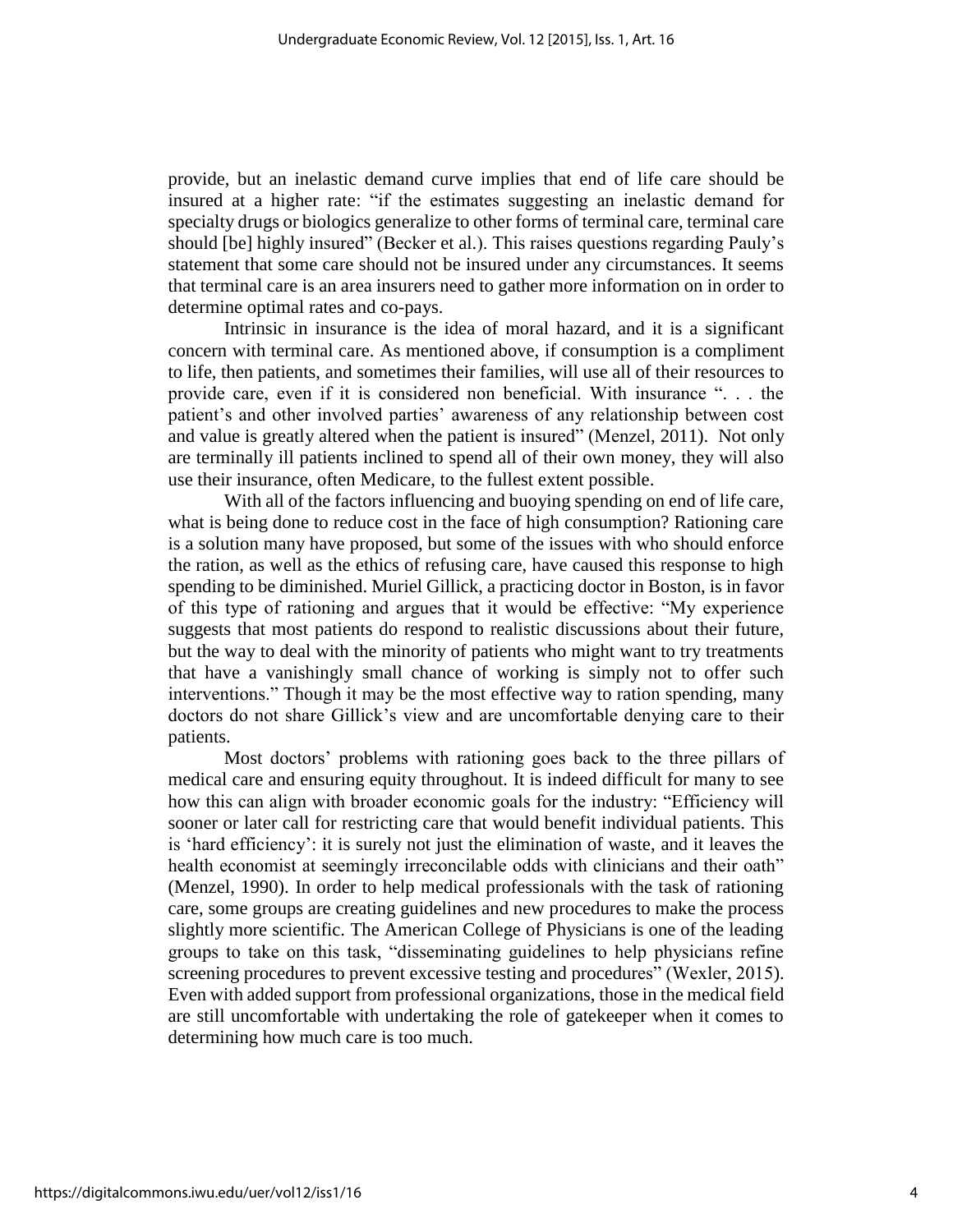Rationing on the doctor-patient level poses multiple conflicts of interest. Many doctors completed training that does not align with cost saving goals of today's market. Though education can be changed over time to include courses on rationing, the shift will be slow and ineffective in the immediate future. Despite Gillick's comfort level with withholding care to patients, she recognizes the problem it poses to her colleagues: "Since the focus throughout a physician's training is on prolonging life, with little attention to maximizing quality of life or to deciding when to stop, medical education will need to change." The main concern for medical professionals is that rationing will have an irreparable, "corrosive effect" on the patient-doctor relationship (Agrawal, 1998). The insatiable appetite for terminal care, coupled with doctors' unwillingness to ration to any measurable degree, will require other solutions to be examined in order to see effectual change in health care spending.

One outcome of the excessive spending that is challenging to categorize as "good" or "bad" is the spending on research and development. It is not difficult to see the link between a high demand for terminal care and increased development of technology. While having funds to allocate to research and development is important to maintain quality of care, "extensive and valuable ex-post usage of expensive terminal care technologies does not necessarily warrant more R&D to develop them. . . ex post social surplus does not determine the optimal amount of R&D ex-ante" (Becker at al.). In other words, excessive spending today on treatments that are not worth their cost may be pushing development of even more expensive treatments that are equally questionable in their cost analysis justification. Because more spending leads to more research and development, the cycle is perpetuated: "America is not paying all that much more for the medicine it formerly bought more cheaply; rather, it now has so much more medicine to buy" (Dworkin, 2000). Whether or not this will prove to be a positive or negative outcome is still being determined.

Perhaps one of the best ways to approach the problem of overspending on end of life care is to attempt to alleviate the gap between doctor and patient in the form of asymmetric information. With rationing, doctors would take on the role of gatekeeper, but with current insurance systems, there is the "implicit assumption that patients are gatekeepers in a good position to decide what care is necessary and worthwhile" (Baicker and Goldman, 2011). Rather than either playing this role, it would be best to have an open channel of communication and trust. Of course, no average person has the knowledge or experience of a doctor when it comes to health decisions, but providing a trustful and honest point of communication would allow for optimal health decisions to be made. Full disclosure, rather than sneaky rationing or greedy consumption, might help to subside high terminal care spending: "patient and physician at the initiation of their relationship should engage in a substantive discussion about a physician's values concerning their proper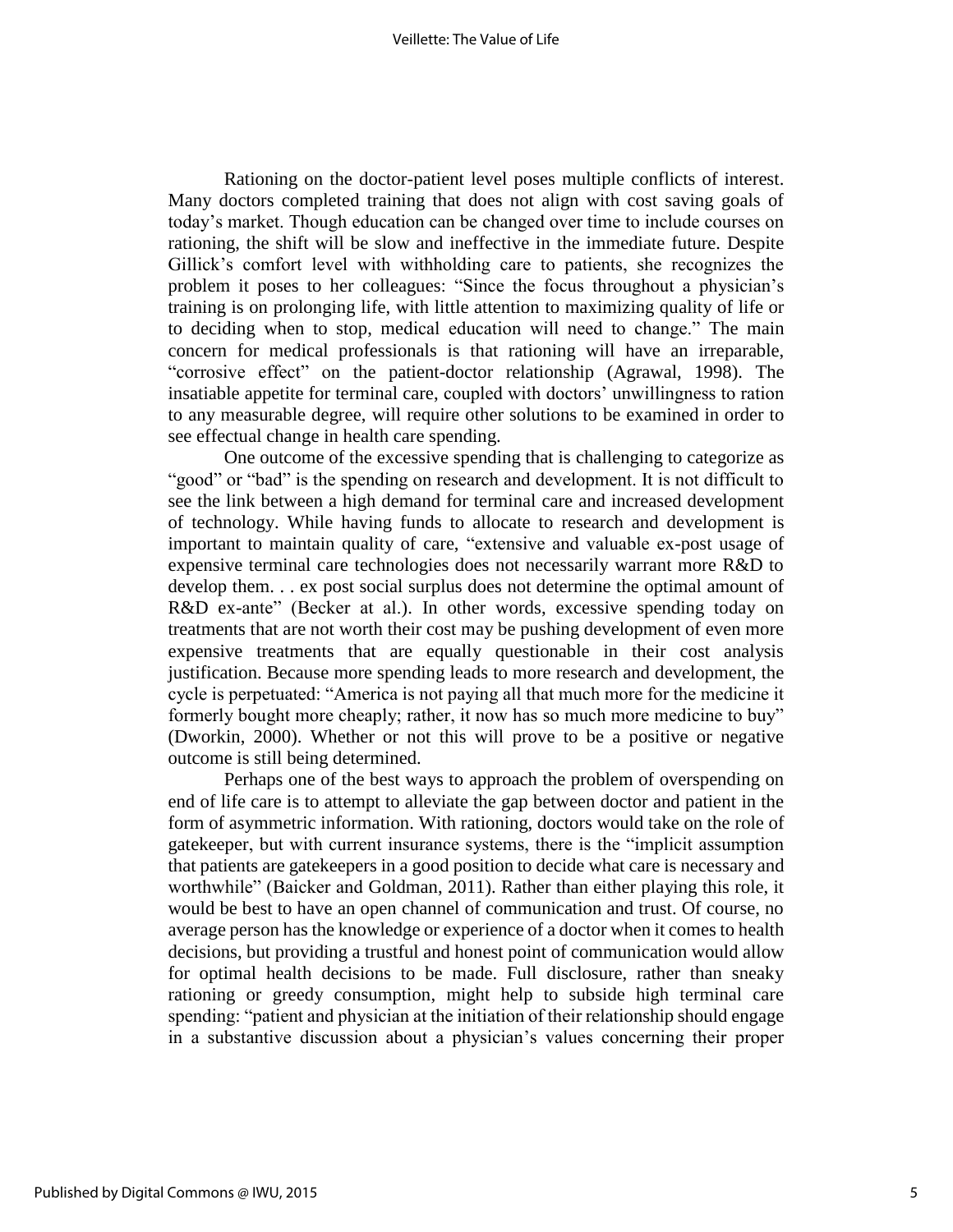balance between a patient's medical needs and the larger societal goals to contain health care costs and ensure affordable health insurance" (Agrawal). However, legislation to aid in these conversations was met with much hostility.

Comparative effectiveness research (CER) would provide detailed data regarding treatment options and results. Though privacy concerns, as well as apprehensions that unfavorable data would cause funding to be cut to certain treatments, are valid, putting data like this in the hands of doctors could help them "know in advance that patients who meet certain criteria stand to gain much more than other patients" despite prior research that may say otherwise (Ubel, 2009). While the data may show that a certain treatment is overall ineffective, CER could identify traits in patients where the procedure was effective and share that knowledge with doctors.

CER could be monumental not only in aiding doctors to help their patients choose a treatment that will be effective for the cost, but it could also close the gap of asymmetric information, which leads to a great deal of the overconsumption of medical services seen today. Research and development would also be positively impacted from a greater knowledge surrounding current technology: "Almost all new technologies these days are marginal in their benefit. To deprive our society of effective means of coping with them seems to me a disastrous 'reform' outcome" (Callahan, 2009). Overall the greatest benefit to making the research available would be to take a massive study and parse out individual results with the outcomes. As mentioned before, one size does not fit all; every case is different. Any chance to not "lump together the unlumpable" should be seized (Ubel).

When it comes to end of life care, the only detail known for certain is that spending in this area is extreme compared to other stages of life. While this may be acceptable or unacceptable given the unique circumstances of terminal care, understanding the possible causes and issues with this level of consumption is important to maintain a healthy economy and sustainable health care industry.

#### References

Agrawal, Gail B. "Making Medical Spending Decisions: The Law, Ethics, and Economics of Rationing Mechanisms." *Michigan Law Review* 96.6 (1998). *EBSCO Host*. Web. 7 Nov. 2015.

Baicker, Katherine, and Dana Goldman. "Patient Cost-Sharing and Healthcare Spending Growth." *Journal of Economic Perspectives* 25.2 (2011): 47-68. Print.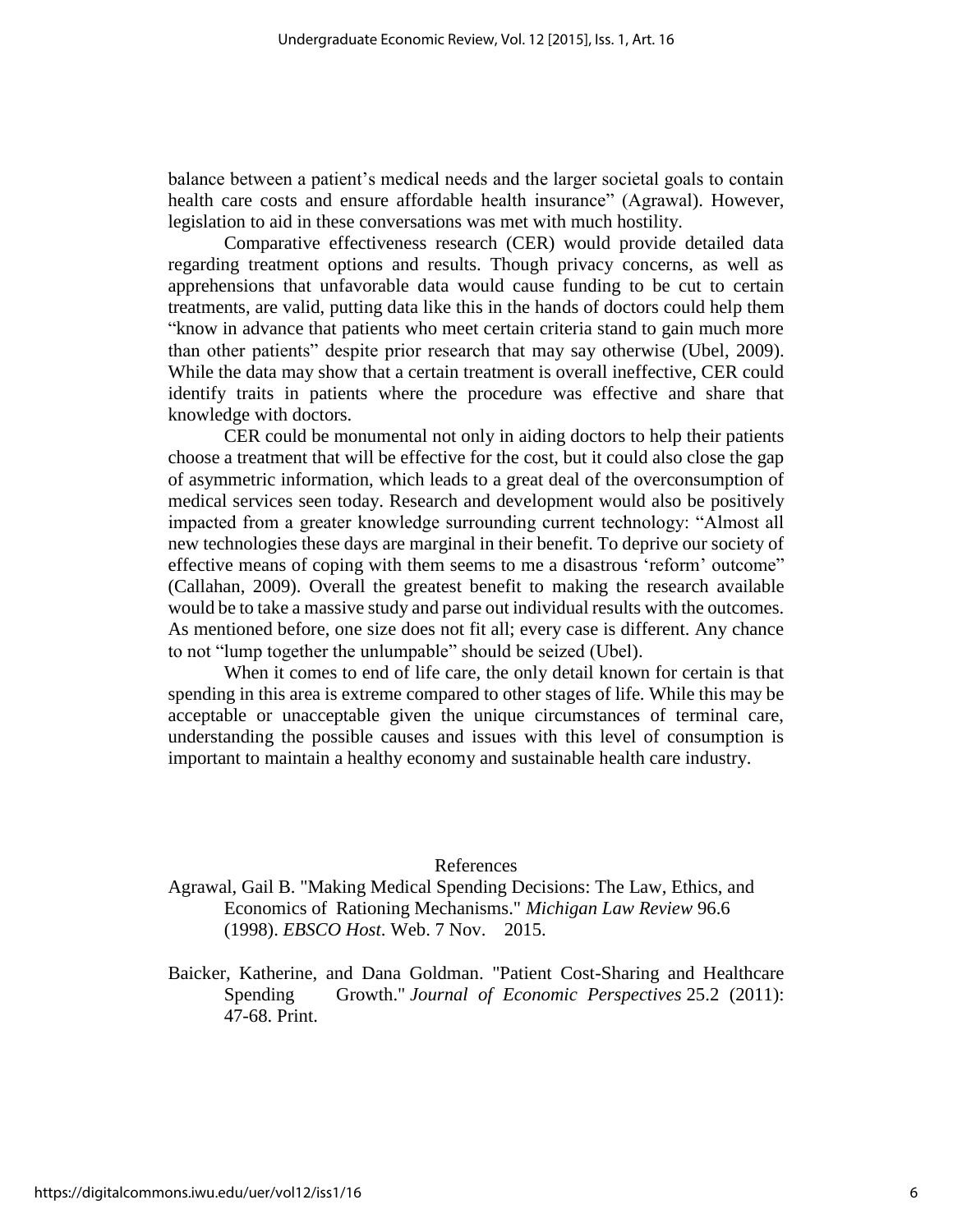- Becker, Gary, Kevin Murphy, and Thomas Philipson. "The Value of Life Near Its End and Terminal Care." *National Bureau of Economic Research* (2007). *EBSCO Host*. Web. 7 Nov. 2015.
- Berwick, Donald M., Thomas W. Nolan, and John Whittington. "The Triple Aim: Care, Health, and Cost." *Health Affairs* 27.3 (2008): 759-69. Print.
- Bruenig, Elizabeth S. "How To Think About Your Right To Die." *New Republic* Sept/Oct. 2015: 13-15. *EBSCO Host*. Web. 7 Nov. 2015.
- Callahan, Daniel. "The Fine Line Between Waste and Marginal Benefits." *Health Care Cost Monitor*. Ed. Daniel Callahan and Susan Gilbert. The Hastings Center, 4 August 2009. *EBSCO Host*. Web. 7 Nov. 2015.
- Dworkin, Ronald B. *Sovereign Virtue*. 2nd ed. Cambridge: Harvard University Press, 2000. 308-469. Print.
- Gillick, Muriel R. "Is Death Optional?." *Health Care Cost Monitor*. Ed. Daniel Callahan and Susan Gilbert. The Hastings Center, 27 May 2009. *EBSCO Host*. Web. 7 Nov. 2015.
- Kingsbury, Kathleen. "The Value of a Human Life: \$129,000." *Time* 20 May 2008. Web. 7 Nov. 2015. <http://content.time.com/time/health/article/0,8599,1808049,00.html>.
- Menzel, Paul T. *Strong Medicine: The Ethical Rationing of Health Care*. New York: Oxford University Press, Inc., 1990. 3-37. Print. –: "The Value of Life at the End of Life: A Critical Assessment of Hope and Other Factors." *Journal of Law, Medicine, and Ethics* (2011): 215-23. *EBSCO Host*. Web. 7Nov. 2015.
- Pauly, Mark V. "The Economics of Moral Hazard: Comment." *The American Economic Review* 58.3 (1968): 531-37. Print.
- Truog, Robert D. "Is It Always Wrong to Perform Futile CPR?" *The New England Journal of Medicine* 362.6 (2010): 477-79. *EBSCO Host*. Web. 7 Nov. 2015.
- Ubel, Peter. "Comparative Effectiveness: One Size Doesn't Fit All." *Health Care Cost Monitor*. Ed. Daniel Callahan and Susan Gilbert. The Hastings Center, 1 July 2009. *EBSCO Host*. Web. 7 Nov. 2015.